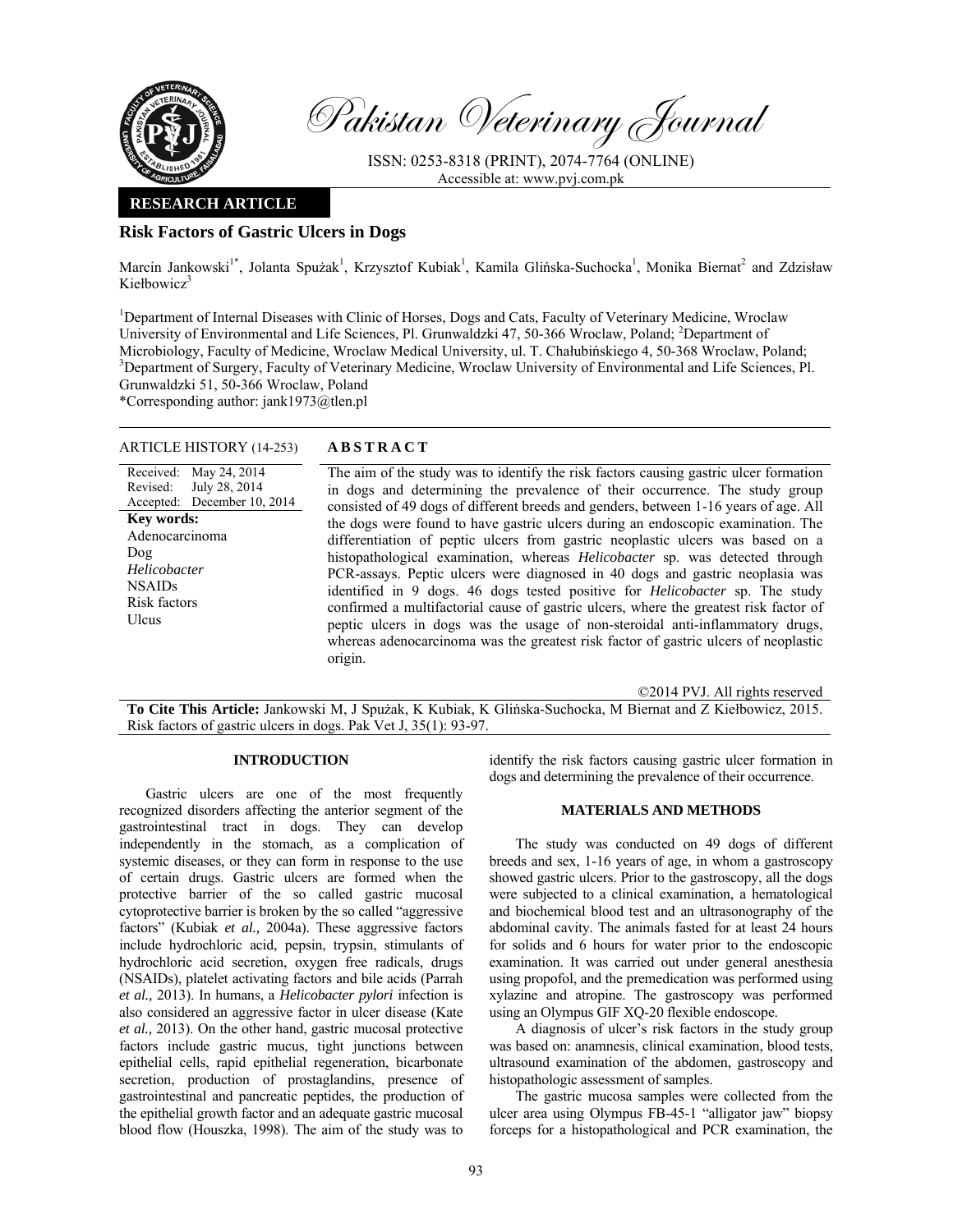latter of which was carried out to determine the presence of the *Helicobacter* species in the specimens. For the histopathological examination, the bioptates were fixed in a 4-10% buffer formalin solution. The tissue slices were stained with hematoxylin and eosin. The inflammatory lesions of the gastric mucosa were examined according to the Sydney classification. The bioptates for the PCR examination were frozen and sent to the laboratory for further testing.

#### **RESULTS**

**Characteristics of the examined group** Gastric ulcers were diagnosed in 22 breeds: terriers - 8 cases (American Staffordshire Terrier - 2 cases, West Highland White Terrier - 2 cases, Scottish Terrier - 1 case, Staffordshire Bull Terrier - 1 case, Welsh Terrier - 1 case, Wire Fox Terrier - 1 case), German Shepherd Dog - 7 cases, Chow Chow - 3 cases, Doberman - 3 cases, Boxer - 2 cases, Cocker Spaniel - 2 cases, Labrador Retriever - 2 cases, Shar pei - 2 cases, Beagle - 1 case, Bobtail - 1 case, Border Collie - 1 case, Dachshund - 1 case, Golden Retriever - 1 case, Munsterlander - 1 case, Pinscher - 1 case, Standard Schnauzer - 1 case, Weimaraner - 1 case and 11 cases of mixed breed dogs. Gastric ulcers were found to occur most frequently in mixed breed dogs. Gastric ulcers occurred in males - 33 (67.3%) cases - more often than in females - 16 (32.7%) cases. Dogs with gastric ulcers were on average 7.5 ( $\pm$ 4.2) years old. Nineteen dogs (38.8%) had an age between 1 and 5 years, 15 (30.6%) dogs were between 6 and 10 years old and 15 (30.6%) were at least 10 years old.

Of the 49 dogs diagnosed with gastric ulcers, 40 (81.6%) were diagnosed with peptic ulcers and 9 (18.4%) were diagnosed with gastric neoplasia. The causes of peptic ulcers were determined in 36 (90%) cases. These included: chronic renal failure in two cases, duodenogastric reflux in seven cases, oral administration of non-steroidal antiinflammatory drugs in 11 cases (Fig. 1.), hypertrophic pyloric stenosis in three cases, stomach foreign bodies in six cases (Fig. 2.), liver failure in three cases, Cushing's syndrome in one case, ingesting a caustic agent in one case and administration of glucocorticoids in two cases. In four cases (10%), the etiological factor of gastric ulcers could not be determined. In the group with non-steroidal antiinflammatory drugs as causative agents (n=11) nine dogs (81.8%) had received NSAIDs of the first generation NSAIDs - ibuprofen, ketoprofen and piroxicam, and two dogs (18.2%) developed gastric ulcers after receiving a second generation NSAID - carprofen. The histopathological examination revealed that the most common type of stomach neoplasia was adenocarcinoma (8 cases - 88.8%) (Fig. 3), whereas lymphoma was diagnosed in one dog (11.2%).

First generation NSAIDs were administered *per os* to the patients without medical prescription for 2 - 5 days single time a day in following dosages: ibuprofen - 200 mg/dog, ketoprofen - 50 mg/dog and piroxicam - 20 mg/dog. Whereas carprofen was administered to the patients following veterinary surgeons advice: in dosage 4 mg/kg, *per os*, SID for two months. Dogs were gastric ulcers were caused by corticosteroids administration were treated with prednisone 0.5 mg/kg *per os*, BID for 2 months in one case and for 2.5 months in second case.



Fig. I: A pyloric peptic ulcer in a dog that received non-steroidal antiinflammatory drugs



**Fig. 2:** A small ulcer in the cardia part of the stomach caused by a foreign body



**Fig. 3:** Non-peptic ulcer associated with gastric adenocarcinoma

On the basis of endoscopic examination, large gastric ulcers with marginal folds and deep ulcer niches were seen in 9 dogs (18.4%), while 31 dogs (63.2%) had small ulcers with poorly demarcated marginal folds and shallow ulcer niches. Both types of ulcers were recognized in nine dogs  $(18.4\%)$ .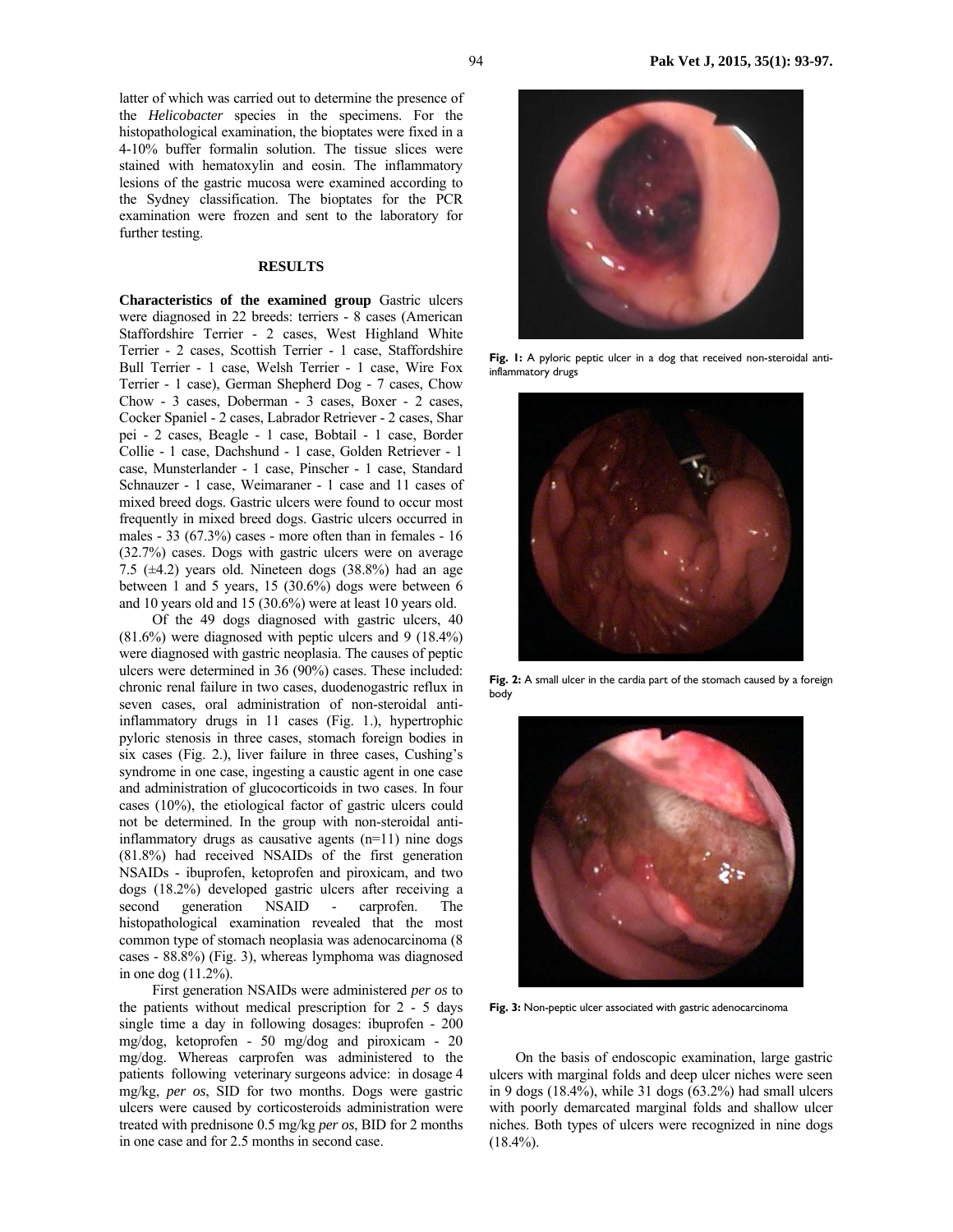The ulcers were located in the corpus, pylorus and cardia of the stomach. There was an almost equal distribution of ulcers in the corpus (29 cases - 59.2%) and pylorus (30 cases - 76.9%) of the stomach. Fewer ulcers were seen in the cardia of the stomach (9 cases - 18.4%).

Inflammatory lesions of the mucosa in all dogs accompanied gastric ulcers. Based on the histological division of the Sydney system, severe chronic gastritis was present in 11 cases (22.6%), moderate chronic gastritis in 14 cases (28.5%) and mild chronic gastritis in 24 cases  $(48.9\%)$ .

Based on PCR assays, the presence of *Helicobacter* bacteria was confirmed in 46 dogs (93.9%) with gastric ulcers. Twenty nine dogs (63%) were infected with one species of *Helicobacter* (*H.*), of which *H. heilmannii* was detected in 17 dogs, *H. felis* in 7 dogs, *H. pylori* in 3 dogs and *H. salomonis* in 2 dogs. Sixteen dogs were infected with two species of *Helicobacter* in the following configurations: *H. heilmannii* + *H. felis* - 15 cases and *H. heilmannii* + *H. salomonis* – one case. One dog was found to be infected with three *Helicobacter* species - *H. heilmannii* + *H. felis* + *H. salomonis*. Only three dogs (6.1%) were free from a *Helicobacter* sp. infection. The most common species identified in dogs with gastric ulcers was *H. heilmannii* - 34 cases. *H. felis* was detected in 23 dogs, *H. salomonis* was found in 4 dogs and *H. pylori* was identified in 3 dogs.

## **DISCUSSION**

Gastric ulcers have been described in many species of domestic animals. They have been found to occur most frequently in horses, dogs and cats; much less frequently in pigs and least frequently as abomasal ulcers in cattle (Kubiak *et al.,* 2004a; Parrah *et al.,* 2013). Hitherto, no sex, age or breed predispositions to gastric ulcers have been found (Stanton and Bright, 1989). Our own observations confirm this. However, we have found that gastric ulcers occurred more frequently in males (67.3%) and mixed breed dogs (22.5%). This could have been caused by the fact that more endoscopic examinations of the anterior segment of the gastrointestinal tract were carried out in males than females in the endoscopic laboratory. This has been confirmed in a statistical analysis of patients between 2011 and 2013, where the male-to-female patient ratio was 64:34 (65.3%: 34.7%), 68:41 (62.4%: 37.6%) and 55:41 (56.1%: 43.9%) respectively in the three consecutive years. The average of male dogs in the three year period was 62.1  $\pm$  6.7 (61.3 $\pm$ 4.7%). Similarly, mixed breed dogs constituted 17.3%, 14.3% and 24.5% (average - 18.8% ± 5.1%) of the population respectively in the three years.

Risk factors occurrence may lead to non-cancerous stomach ulcers, named peptic ulcers, and neoplastic ulcers. The former include: mechanical damage, chemical agents, systemic diseases and stress (Parrah *et al.,* 2013). Risk factors for neoplastic ulcers, on the other hand, are stomach cancer such as adenocarcinoma and lymphoma. In dogs, peptic ulcers are the most frequently diagnosed ulcers (Kubiak *et al.,* 2004a). Our own study, where peptic ulcers comprised 81% of gastric ulcers in dogs, confirms this finding.

Dogs treated with NSAIDs for chronic pain and inflammatory musculoskeletal disease, as well as those

treated with these drugs by their owners who do not consult such treatment with a veterinary surgeon, are particularly exposed to their adverse effects on the gastrointestinal tract (Ramprabhu *et al.*, 2001). Despite a fairly wide use of NSAIDs in veterinary medicine, there is no data regarding the frequency of their administration or gastrointestinal tract complications associated with their use. In humans, complications connected with using NSAIDs have been of major concern for many years due to their availability and widespread frequency of application. It is currently believed that gastric ulcers develop in 15-40% of patients and duodenal ulcers develop in 20% of patients who are on long-term NSAIDs treatment (Wallace, 1996; Sostres *et al.*, 2013). Our study has shown that an administration of NSAIDs in dogs was the most common cause of gastric ulcers (accounting for 22.4% of all ulcers) and led to the formation of large and giant ulcers. A study by Stanton and Bright (1989) confirms this. Non-steroidal antiinflammatory drugs act by inhibiting the activity of cyclooxygenase - an enzyme involved in arachidonic acid metabolism. To date, three cyclooxygenase isoforms have been identified - COX-1 (the end products are involved in physiological processes), COX-2 (the end products are involved in pathological processes) and COX-3 (the role of this isoform in the inflammatory process remains unclear). First generation NSAIDs inhibit COX-1 and COX-2. The synthesis of gastroprotective agents such as prostaglandins and prostacyclin is impaired through the inhibition of COX-1. These gastroprotective agents are responsible for the inhibition of leukotriene function (leukotrienes secrete hydrochloric acid and pepsinogen), protection of gastric mucosal microcirculation, stimulation of the synthesis and secretion of surface mucus, an increase in bicarbonate secretion and an acceleration of gastrointenstinal epithelium regeneration. Second generation NSAIDs, which selectively inhibit COX-2, seem to be safer (Szweda *et al.,*  2013). However, an inhibition of COX-2 leads to an activation of the lipoxygease pathway, whose end products are leukotrienes that damage gastrointestinal mucosa (Wooten *et al.*, 2010). NSAIDs can also cause toxic local damage to the gastric mucosa. The direct action of NSAIDs on the gastric mucosa is manifested by an impairment of mitochondrial function, which leads to an ATP deficiency, thus rendering epithelial cells susceptible to oxidative stress (Wallace, 1996).

It is currently believed that corticoids are much less likely to cause gastrointestinal complications, such as gastric ulcers, than non-steroidal anti-inflammatory drugs (Neiger *et al.,* 2000; Hsiang *et al.*, 2010; Zaki and Mohamed, 2012). Our study, where the use of these drugs led to gastric ulcers in 4.1% of dogs, confirms this. In veterinary medicine, animals with musculoskeletal system disorders and those disorders that require immunosuppressive treatment are exposed to adverse effects of glucocorticoids. There are several mechanisms, through which glucocorticoids act adversely on the gastric mucosa. These include: an increased secretion of gastrin, parietal cell hyperplasia, a reduction in the stomach's mucus production as well as an inhibition in arachidonic acid metabolism and prostaglandin synthesis (Hsiang *et al.*, 2010). The studies by Neiger *et al.* (2000) and Dowdle *et al.* (2003) confirm an adverse effect of glucocorticoids on the stomach. They demonstrated that 76% and over 76%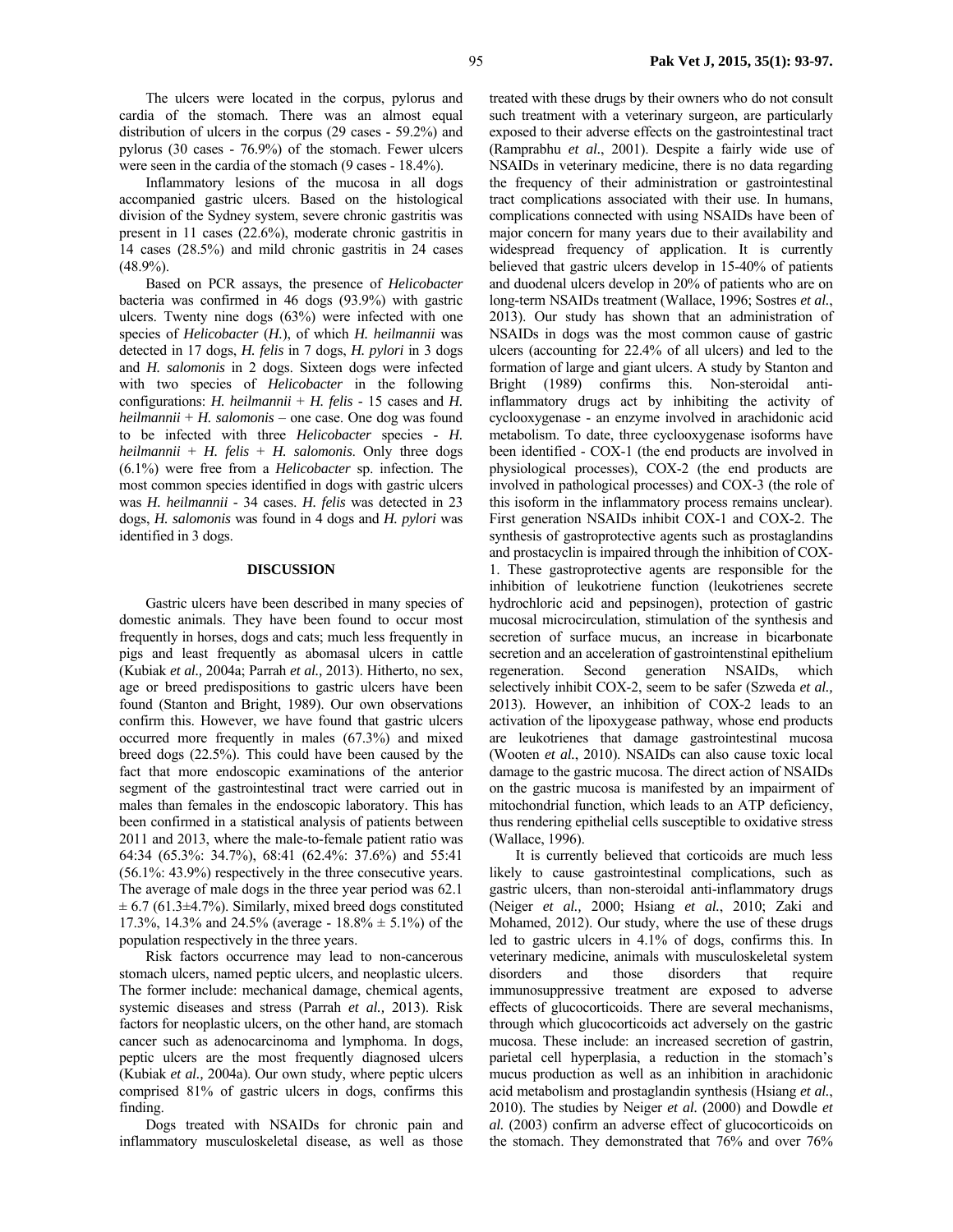(respectively) of dogs with intervertebral disc disease, which received dexamethasone and prednisolone developed gastric mucosal inflammation and gastric ulcers. At the same time, in dogs with concurrent degenerative disc lesions could have been additional factors (e.g. sympathetic–parasympathetic imbalance, pain and surgical stress, hypotension) leading to such changes (Neiger *et al.,* 2000). On the other hand, in a study conducted on rats, Zaki and Mohamed (2012) showed that glucocorticoids did not have any adverse effects on the gastric mucosa when used in therapeutic doses. They concluded that glucocorticoids have a gastropathic effect when used in conjunction with non-steroidal anti-inflammatory drugs. This combination inhibits the regeneration of the gastric mucosa by preventing epithelial cell proliferation, angiogenesis and prostaglandin synthesis.

Gastric ulcers can be a result of mechanical damage of the gastric mucosa. Such damage is most often produced by those foreign bodies that are subject to retention in the stomach for lengthened periods of time and those with sharp ends. They act adversely through irritation and/or disruption of the continuity of the gastric mucosa. Due to the constant irritation of the gastric mucosa, they also stimulate gastrin secretion, which leads to an increase in the secretion of hydrochloric acid by parietal cells (Parrah *et al.,* 2013). Foreign bodies most often lead to the formation of small ulcers affecting the pyloric area. In the studied group, foreign bodies caused small ulcers in 12.2% of dogs. A similar mechanism of ulcer formation occurs in the case of hypertrophic pyloric stenosis, where the passage of gastric contents is disturbed and it undergoes retention in the stomach. This was a cause of ulcers in 6.1% of dogs in this study.

A duodenogastric reflux is yet another cause of adverse effects on the gastric mucosa. It can lead to a variety of lesions, including inflammatory changes, ulcer formation and intestinal metaplasia, which is considered an intermediate step in the development of gastric neoplasia. It can occur sporadically in dogs and is then considered a physiological phenomenon (Romański, 2010). It is only when there is an increase in the regurgitation of duodenal contents into the stomach that pathological lesions in the gastric mucosa occur, as a result of the disruption of the stomach protective barrier. The most common causes of a duodenogastric reflux are: surgical procedures carried out on the stomach and bile ducts and motility disorders of the stomach and duodenum (Romański, 2010). It is worth stressing that a duodenogastric reflux predisposes to a gastroesophageal reflux. The gastropathic substances acting during a duodenogastric reflux include duodenal contents containing bile, pancreatic and intestinal enzymes (Rychlik *et al.,* 2003; Vere *et al.,* 2005). Duodenal contents acts adversely on the gastric mucosa through: impairing mucus production, damaging epithelial cell membranes of the gastric mucosa through dissolving phospholipids and cholesterol and changing ion permeability (increased Na+ diffusion into the gastric lumen, increased  $H^+$  back diffusion through the mucosa). The degree of gastric mucosal damage depends on the pH in the stomach. The lower it is, the greater the damage to the mucosa (Rychlik *et al.,* 2003; Romański, 2010). In our study, a duodenogastric reflux was the cause of small, numerous ulcers in 14.3% of cases.

Liver disease, kidney disease, hyperadrenocorticism and shock are systemic diseases that can cause gastric ulcers (Parrah *et al.,* 2013). There are a number of mechanisms that lead to gastric mucosa damage in liver and kidney failure. One of these is the triggering of an increased secretion of gastric hydrochloric acid associated with a disturbed feedback between hydrochloric acid, gastrin and histamine, caused by a reduced removal of the latter two substances from the circulation. Another mechanism is vascular injury of the gastric mucosa, leading to ischemia and epithelial cell damage due to hypoxia. In renal failure, ammonia produced by bacteria in the course of urea degradation also leads to the damage of the gastric mucosa (Duerr *et al.,* 2004; Wasińska-Krawczyk *et al.,* 2006). The occurrence of gastric ulcers in the course of renal failure in dogs is rare which has been confirmed by Peters *et al.* (2005). In a group of 28 dogs that died or were euthanized because of renal insufficiency gastric ulcers were diagnosed only in one case, which was not confirmed by histopathologic examination. In Authors research renal insufficiency was a cause of gastric ulcers only in 4.1% of dogs. Furthermore it was established that a reason of gastric ulcers in 6.1% of dogs was liver insufficiency. Stanton and Bright (1989) reported different results, and found liver failure to be the second most common factor predisposing dogs to gastric ulcers. However, since the time that studies were conducted, there have new developments in the diagnostics and therapeutics of liver disease, which could reduce the occurrence of ulcers.

The most important risk factor of non-peptic ulcers in dogs is gastric neoplasms. They occur rarely and comprise less than 1% of all neoplasms in dogs. However, 60-70% of them are malignant, with adenocarcinoma occurring most commonly (Babo *et al.,* 2012; Seim-Wikse *et al.,* 2013). Neoplasms can disturb circulation in the blood vessels of the gastric mucosa leading to hypoxia, which often results in the formation of ulcers. Neoplastic ulcers are usually large, have an irregular fold and are prominent (Kubiak *et al.,* 2004b). This was confirmed in this study, where gastric neoplasia occurred in 18.4% of all cases. Neoplastic ulcers were giant and were localized on the lesser curvature of the stomach and in the pyloric area.

In humans, an infection with *H. pylori* is considered a major cause of gastritis, gastric ulcers and gastric neoplasia such as adenocarcinoma and lymphoma (Joosten *et al.,* 2013). The incidence of *H. pylori* infection in humans is high (Haesebrouck *et al.,* 2009). An infection with *Helicobacter* is equally prevalent in dogs, where *Helicobacter* was detected in 67-100% of healthy animals, in 100% of laboratory beagle dogs and shelter dogs, and in 61-95% of chronically vomiting dogs (Neiger and Simpson, 2000). Our own study confirmed a high prevalence of *Helicobacter* sp. in dogs, as it was detected in 90% of the study group. The following species of Helicobacter can be detected in the stomach of dogs: *H. heilmannii*, *H. felis*, *H. salomonis*, *H. bizzozeronii*, *H. pylori*, *H. rappini*, *H. bilis* and *H. cynogastricus*. Of these, *H. heilmannii* and *H. felis* are the most commonly detected species (Haesebrouck *et al.,* 2009). This is consistent with our study in which *H. heilmannii* and *H. felis* constituted 82.6% and 50% of cases respectively. The adverse effects of *Helicobacter* sp. have been determined based on *H. pylori*. The pathogenic mechanisms of *H. pylori* include the production of urease,